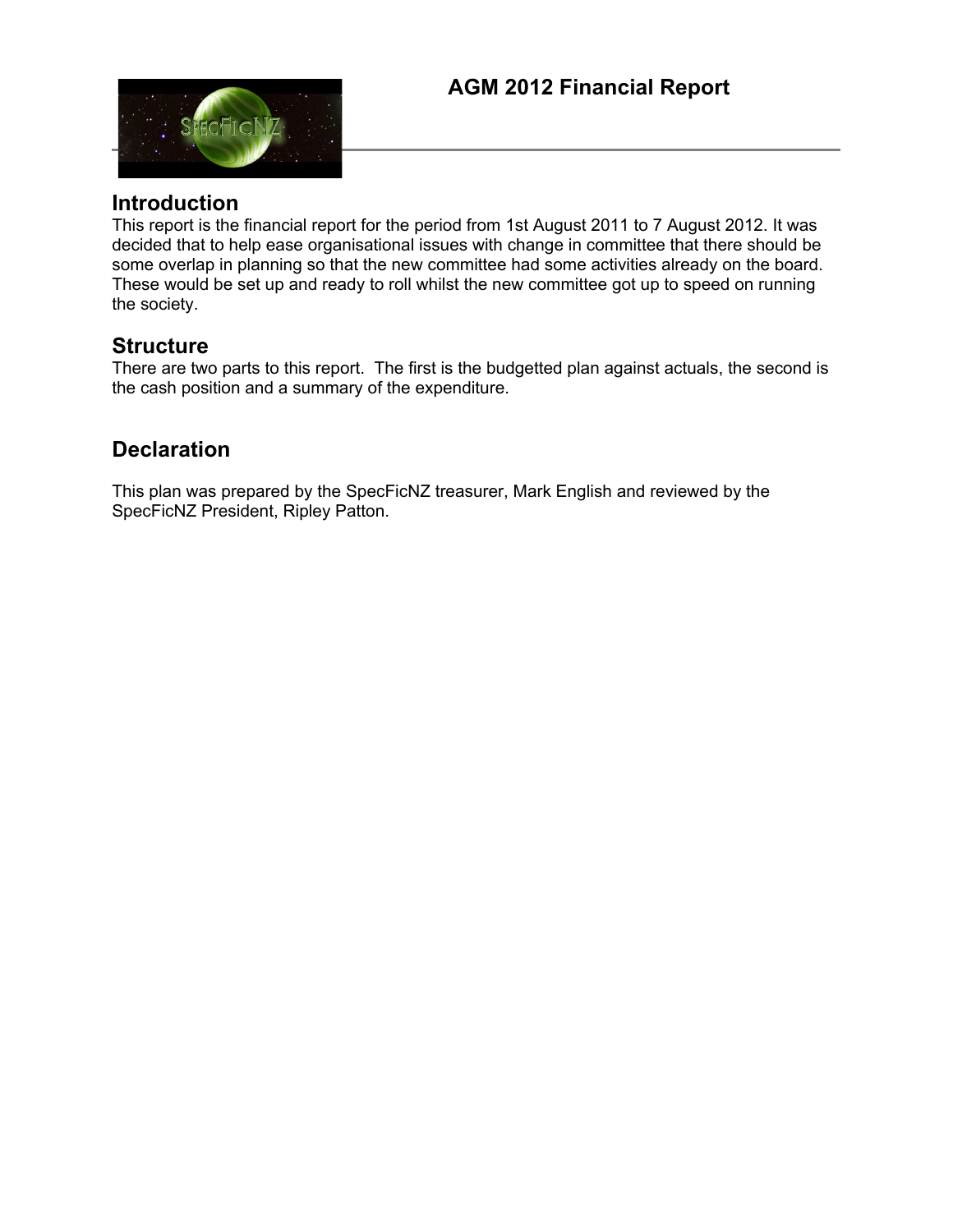# **Plans and Actuals**

During the year it became apparent, and was passed by vote, that the planning should extend beyond the single year, as the new committee will need time to get up to speed, so some overlap of event planning and expenditure was forecast - hence two tables below.

|  |  | 2011-2012 Plan and Actuals |
|--|--|----------------------------|
|--|--|----------------------------|

| <b>Item</b>                                                               | <b>Plan</b> | <b>Actual</b> |
|---------------------------------------------------------------------------|-------------|---------------|
| AGM Chat Room (2011)                                                      |             | \$13.57       |
| Competition: Blogging week prize postage (2011)                           |             | \$16.50       |
| Flyer printing                                                            | \$87        | \$88          |
| Competition: Kindle Giveaway                                              | \$264       | \$255.22      |
| Event: Flights of Fancy (nb. Book month \$200 grant to offset<br>actuals) | \$500       | \$560.59      |
| <b>Competition: Twitter Love</b>                                          |             | \$21.99       |
| Competition: Tale from the Archive                                        | \$25        | \$25          |
| Newsletter (year not complete yet)                                        | \$150       | \$75          |
| Competition: Wily Writer                                                  | \$75        | \$75          |
| Webhosting + Domain registration                                          | \$135       | \$194.73      |
| <b>Competition: Steam Press Novel Manuscript</b>                          | \$175       | \$175         |
| Print and postage                                                         | \$117       |               |
| <b>National Convention Costs</b>                                          | \$300       | \$135.52      |
| <b>Sub Total:</b>                                                         | \$1,828     | \$1,636.12    |

Net **underspend** on budget of **\$ 191.88**

### **2012-2013 Plan and Actuals**

| <b>Item</b>                                                   | <b>Plan</b> | <b>Actual</b> |
|---------------------------------------------------------------|-------------|---------------|
| Kindle Giveaway (inc. stories) nb stories yet to be purchased | \$300       | \$255         |
| Blogging Week 2013 Prizes                                     | \$60        | \$49.99       |
| <b>Sub Total:</b>                                             | \$360       | \$304.99      |

Forward commitment on 2012-2013 Plan: **\$55.01**

Note: Not all actuals have resulted in account debits as some cheques remain undeposited by the recipients.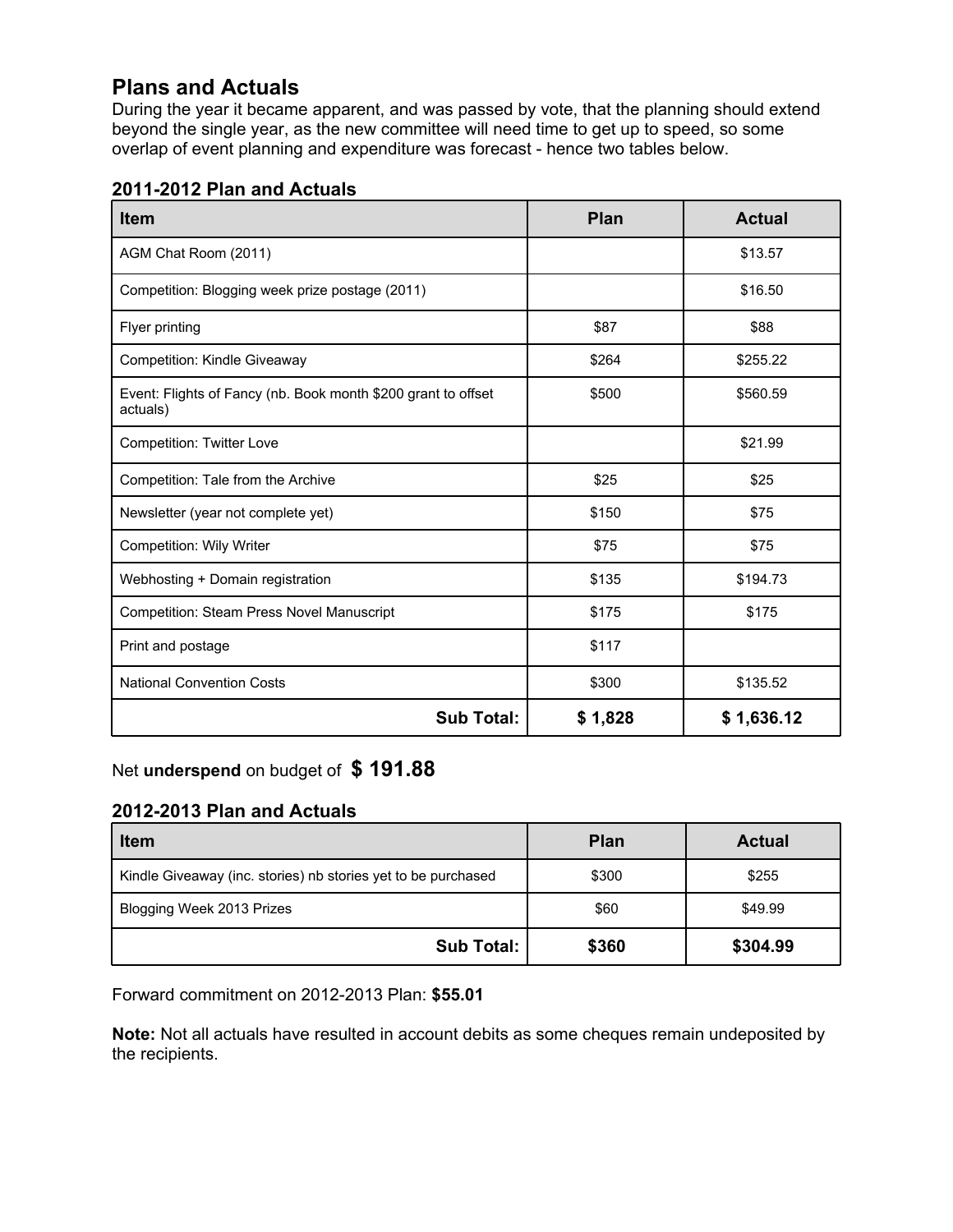# **Cash Position**

Cash position is strong, with memberships increasing through the year.

| <b>A. Opening Position</b>                                                                                 | \$1,498.76                                                            | Bank Balance 16-Aug-2011                                                               |
|------------------------------------------------------------------------------------------------------------|-----------------------------------------------------------------------|----------------------------------------------------------------------------------------|
| <b>B.</b> Income<br>Memberships<br>Membership overpayment<br>NZ Book Month Grant                           | \$3,030<br>\$<br>10<br>$\frac{1}{2}$<br>200<br>\$3,240                | Direct credit, NatCon cash<br>Member overpayment<br><b>Total Income</b>                |
| <b>C. Actual Outgoings</b><br>Expenditure                                                                  | (\$1,275.60)<br>(\$1,275.60)                                          | Debits on account                                                                      |
| D. Total<br>Cash Position $(A + B + C)$<br><b>Closing Position</b>                                         | \$3,463.16<br>\$3,463.16                                              | Bank Balance 07-Aug-2012                                                               |
| <b>Operating Position (Cash Flow)</b>                                                                      |                                                                       |                                                                                        |
| <b>E. Liabilities &amp; Commitments</b><br>Liabilities<br><b>Fwd Commitments</b><br><b>Fwd Commitments</b> | (\$<br>520.51<br>(\$<br>175.00)<br>$($ \$<br>55.01)<br>(\$<br>750.52) | Undeposited cheques<br>Plan 2011-2012, Steampress<br>Plan 2012-2013, Blogging week etc |

 $\frac{(\$ 10)}{(\$ 10)}$ 

#### **F. Corrections**

Member Reimburse (\$10) Currently undeposited cheque

#### **G. Balances**

Bank Balance (07-Aug-12) \$ 3,463.16 Operating  $(E + F + G)$  **\$ 2,702.64** Take a/c Liabilities & Commitments